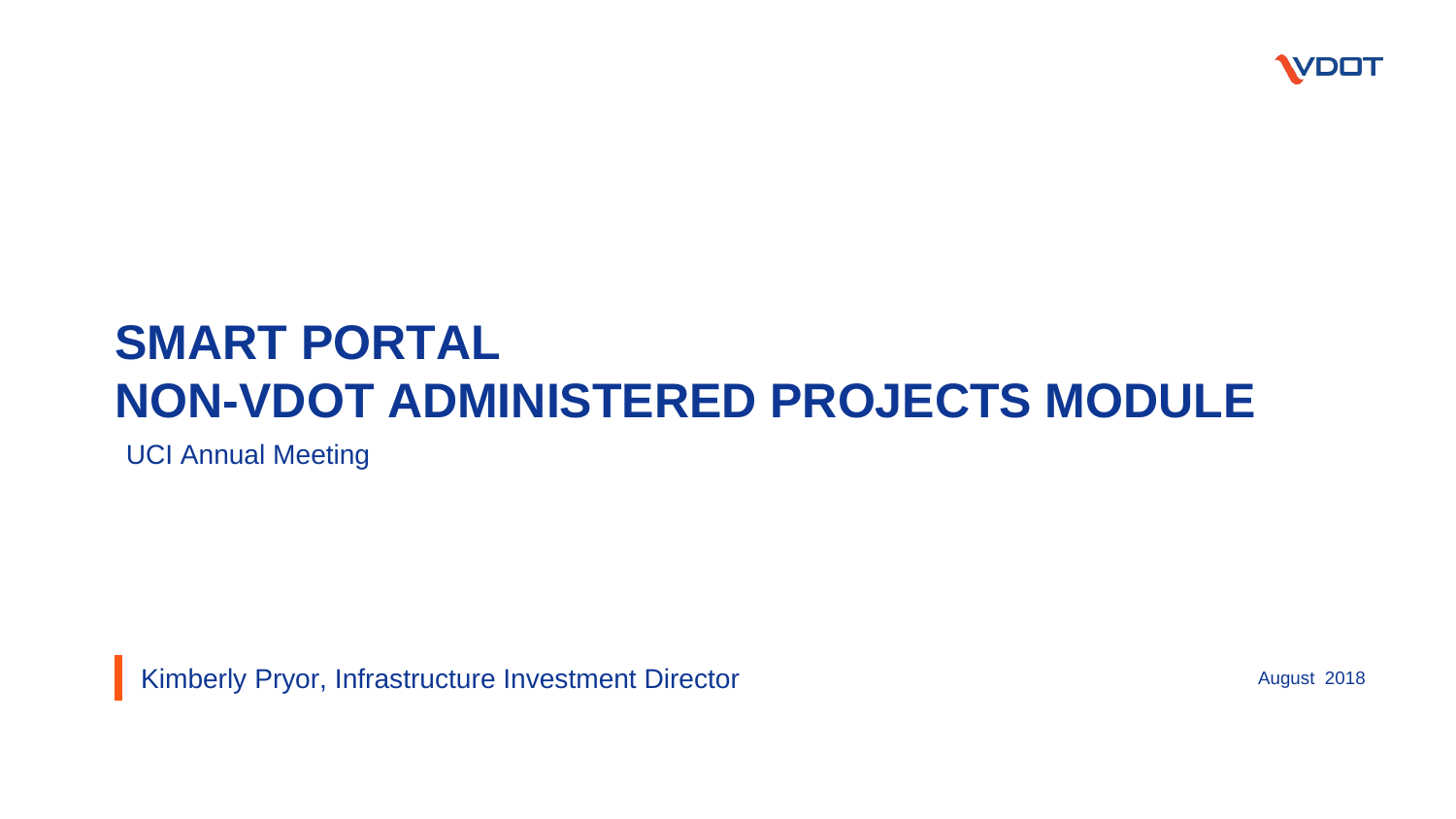# **Non-VDOT Administered Projects (NVAP) Module - Background**

- **Localities deliver a significant number of transportation projects in Virginia**
- **Any reporting on the status of the transportation program in Virginia needs also to include data on locally administered projects**
- **VDOT's new Dashboard requires status updates through the construction phase**
- **For locally administered projects, this information is collected through the NVAP module in the SMART Portal**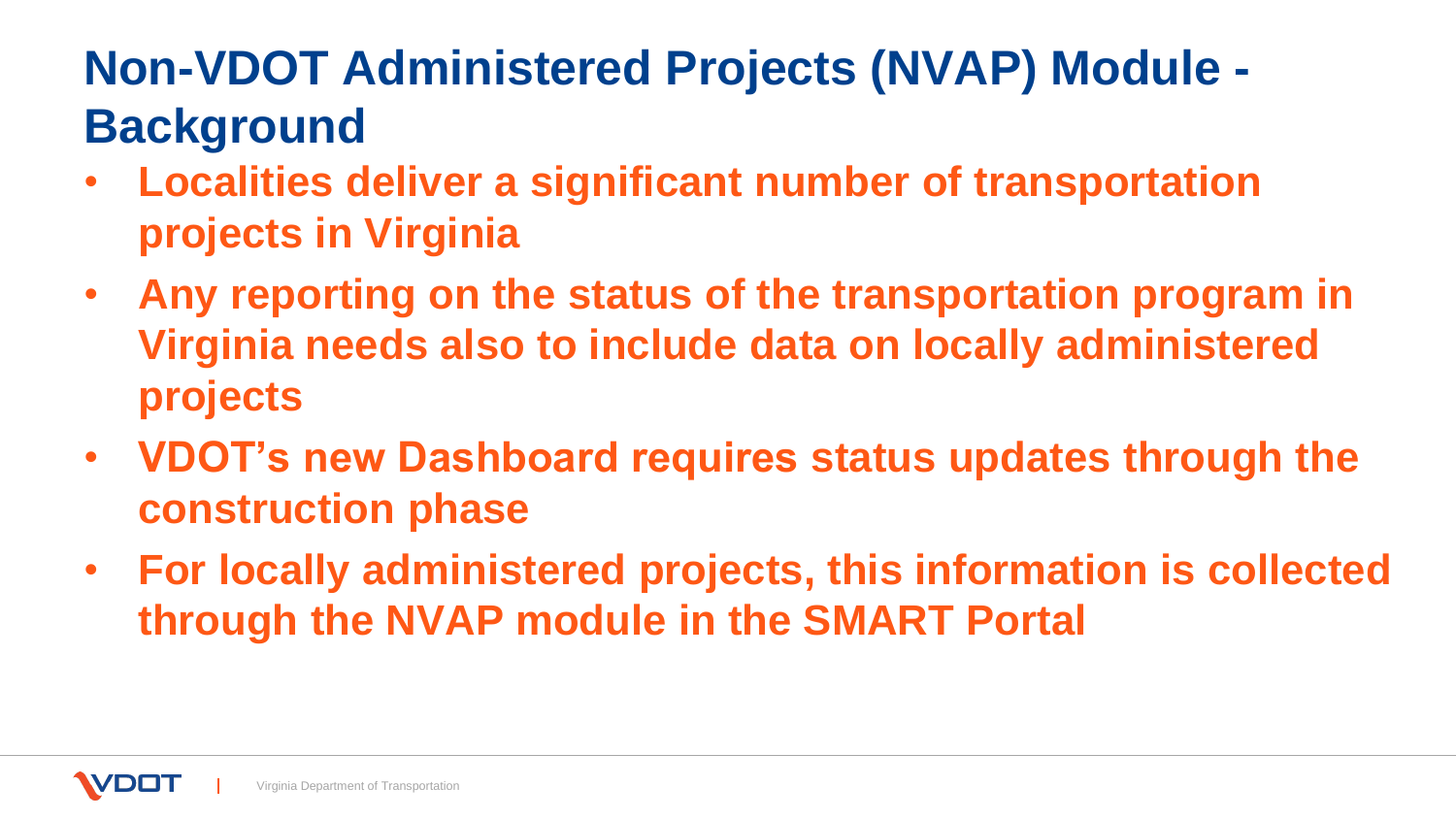### **Non-VDOT Administered Projects (NVAP) Module - Access**

|   | Please Log In using your credentials. |  |  |  |  |  |
|---|---------------------------------------|--|--|--|--|--|
|   | Username                              |  |  |  |  |  |
| a | Password                              |  |  |  |  |  |
|   | Login $\geq$                          |  |  |  |  |  |
|   | Forgot Password?                      |  |  |  |  |  |



Access through the SMART Portal https://smartportal.virginiahb2.org/#/

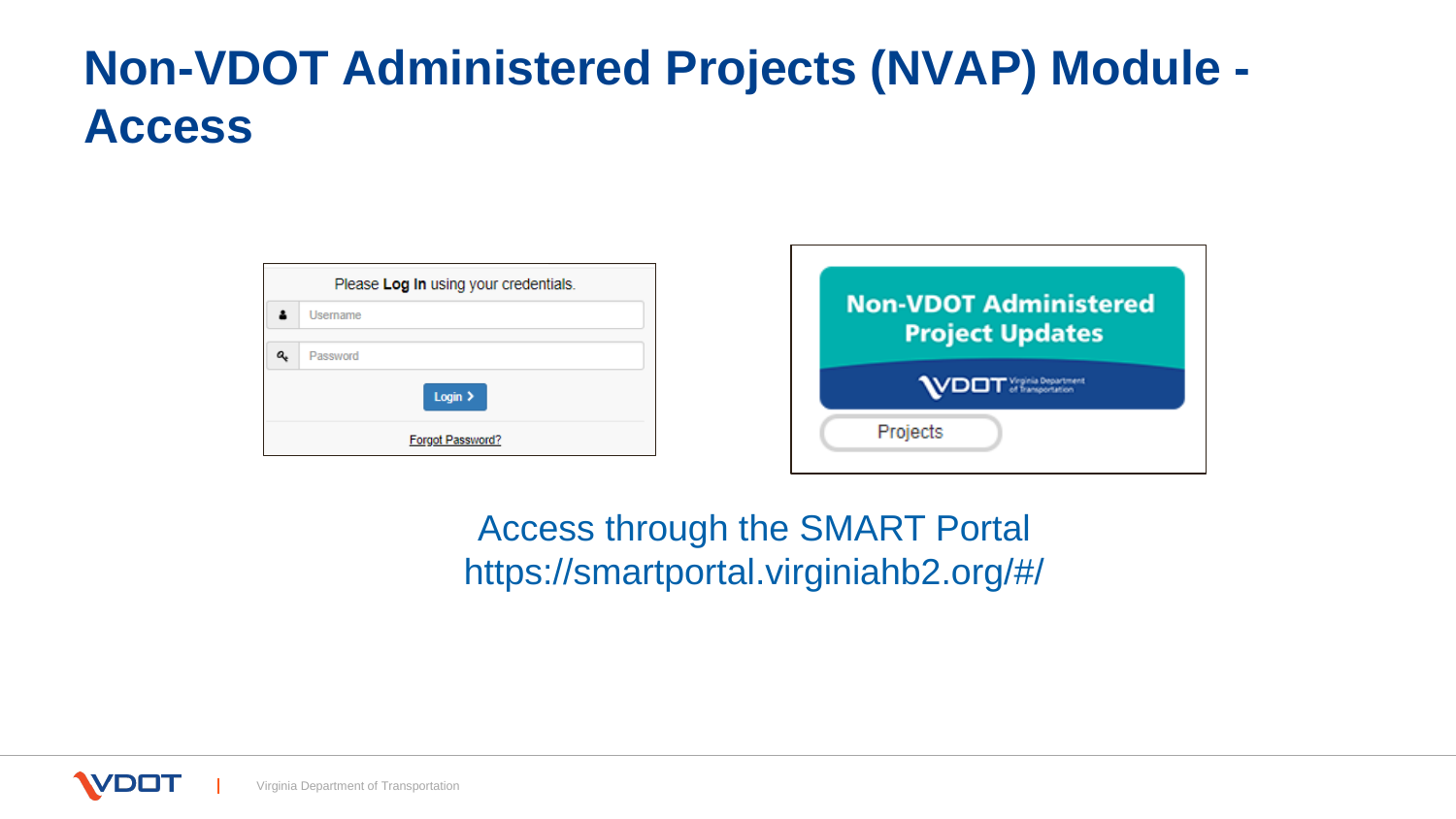## **Non-VDOT Administered Projects (NVAP) Module – List of Projects**

| <i><b>SMART</b></i><br>RTAL<br>INTERMODAL<br>nning and Investmen<br><b>Project Updates</b><br>About<br>Home<br>Dashboard<br>Non-VDOT Administered Projects<br>Organization<br><b>District</b><br><b>UPC / Description</b><br>-- Organization --<br>$\overline{\mathbf{v}}$<br>-- District --<br>$\bar{\mathbf{v}}$<br><b>Status</b><br><b>Display Archived</b><br><b>Q</b> Clear Filters<br>-- Status --<br>$\overline{\mathbf{v}}$<br><b>UPC</b><br><b>Description</b><br><b>Status</b><br>Organization<br><b>Last Updated</b><br>Update Due <sup>4</sup><br>4483<br>#HB2.FY17 ATKINSON BLVD - 4 LANES<br>Newport News City<br>06/20/2018<br>07/20/2018<br>Past Due<br>101279<br><b>Newport News City</b><br>07/20/2018<br>Past Due<br>#HB2.FY17 Replacement of bridge over Lake Maury<br>06/20/2018<br>105753<br>#HB2.FY17 WIDEN RTE. 11 (2 TO 4 LANES)<br><b>Bristol City</b><br>06/22/2018<br>07/22/2018<br>Completed<br>#HB2.FY17 Clifton Forge Business Park Access Road<br>105099<br><b>Clifton Forge Town</b><br>06/28/2018<br>07/28/2018<br>Completed<br>106053<br>#HB2.FY17 Lifecore Drive Shared-Use Path<br>06/28/2018<br>07/28/2018<br>Completed<br><b>Augusta County</b><br>106968<br>S. WALTER REED DRIVE BICYCLE & PED IMPROVEMENTS<br>08/08/2018<br>Past Due<br><b>Arlington County</b><br>98815<br>Past Due<br>#HB2.FY17 Godwin Blvd/Route 58 Park & Ride Lot<br><b>Suffolk City</b><br>07/12/2018<br>08/11/2018<br>110279<br><b>Strasburg Town</b><br>08/22/2018<br>Strasburg Streetscape - C502<br>107176<br><b>GLENSIDE DR - ADD SIDEWALK</b><br>08/24/2018<br><b>Henrico County</b><br>110477<br><b>SCOTTS RUN TRAIL</b><br><b>Fairfax County</b><br>08/24/2018<br>107661<br>Louise Archer Elementary SRTS Improvements<br><b>Vienna Town</b><br>08/26/2018<br>Current<br>19035<br>JAHNKE ROAD - 2 LANE IMPROVEMENTS<br><b>Richmond City</b><br>08/29/2018<br>Current<br>108896<br>08/02/2018<br>09/01/2018<br>#HB2.FY17 Colonial Avenue Improvements<br>Roanoke City<br>Current<br>109288<br>#HB2.FY17 Transit Accessibility Improvements on Edgewood St<br>Roanoke City<br>08/02/2018<br>09/01/2018<br>Completed | Virginia.gov<br><b>Agencies   Governor</b><br><b>Search Virginia.Gov</b> |  |  |  |  |  |               |  |  |
|------------------------------------------------------------------------------------------------------------------------------------------------------------------------------------------------------------------------------------------------------------------------------------------------------------------------------------------------------------------------------------------------------------------------------------------------------------------------------------------------------------------------------------------------------------------------------------------------------------------------------------------------------------------------------------------------------------------------------------------------------------------------------------------------------------------------------------------------------------------------------------------------------------------------------------------------------------------------------------------------------------------------------------------------------------------------------------------------------------------------------------------------------------------------------------------------------------------------------------------------------------------------------------------------------------------------------------------------------------------------------------------------------------------------------------------------------------------------------------------------------------------------------------------------------------------------------------------------------------------------------------------------------------------------------------------------------------------------------------------------------------------------------------------------------------------------------------------------------------------------------------------------------------------------------------------------------------------------------------------------------------------------------------------------------------------------------------------------------------------------------------------|--------------------------------------------------------------------------|--|--|--|--|--|---------------|--|--|
|                                                                                                                                                                                                                                                                                                                                                                                                                                                                                                                                                                                                                                                                                                                                                                                                                                                                                                                                                                                                                                                                                                                                                                                                                                                                                                                                                                                                                                                                                                                                                                                                                                                                                                                                                                                                                                                                                                                                                                                                                                                                                                                                          |                                                                          |  |  |  |  |  |               |  |  |
|                                                                                                                                                                                                                                                                                                                                                                                                                                                                                                                                                                                                                                                                                                                                                                                                                                                                                                                                                                                                                                                                                                                                                                                                                                                                                                                                                                                                                                                                                                                                                                                                                                                                                                                                                                                                                                                                                                                                                                                                                                                                                                                                          | Kimberly Pryor-                                                          |  |  |  |  |  |               |  |  |
|                                                                                                                                                                                                                                                                                                                                                                                                                                                                                                                                                                                                                                                                                                                                                                                                                                                                                                                                                                                                                                                                                                                                                                                                                                                                                                                                                                                                                                                                                                                                                                                                                                                                                                                                                                                                                                                                                                                                                                                                                                                                                                                                          |                                                                          |  |  |  |  |  |               |  |  |
|                                                                                                                                                                                                                                                                                                                                                                                                                                                                                                                                                                                                                                                                                                                                                                                                                                                                                                                                                                                                                                                                                                                                                                                                                                                                                                                                                                                                                                                                                                                                                                                                                                                                                                                                                                                                                                                                                                                                                                                                                                                                                                                                          |                                                                          |  |  |  |  |  |               |  |  |
|                                                                                                                                                                                                                                                                                                                                                                                                                                                                                                                                                                                                                                                                                                                                                                                                                                                                                                                                                                                                                                                                                                                                                                                                                                                                                                                                                                                                                                                                                                                                                                                                                                                                                                                                                                                                                                                                                                                                                                                                                                                                                                                                          |                                                                          |  |  |  |  |  |               |  |  |
|                                                                                                                                                                                                                                                                                                                                                                                                                                                                                                                                                                                                                                                                                                                                                                                                                                                                                                                                                                                                                                                                                                                                                                                                                                                                                                                                                                                                                                                                                                                                                                                                                                                                                                                                                                                                                                                                                                                                                                                                                                                                                                                                          |                                                                          |  |  |  |  |  |               |  |  |
|                                                                                                                                                                                                                                                                                                                                                                                                                                                                                                                                                                                                                                                                                                                                                                                                                                                                                                                                                                                                                                                                                                                                                                                                                                                                                                                                                                                                                                                                                                                                                                                                                                                                                                                                                                                                                                                                                                                                                                                                                                                                                                                                          |                                                                          |  |  |  |  |  |               |  |  |
|                                                                                                                                                                                                                                                                                                                                                                                                                                                                                                                                                                                                                                                                                                                                                                                                                                                                                                                                                                                                                                                                                                                                                                                                                                                                                                                                                                                                                                                                                                                                                                                                                                                                                                                                                                                                                                                                                                                                                                                                                                                                                                                                          |                                                                          |  |  |  |  |  |               |  |  |
|                                                                                                                                                                                                                                                                                                                                                                                                                                                                                                                                                                                                                                                                                                                                                                                                                                                                                                                                                                                                                                                                                                                                                                                                                                                                                                                                                                                                                                                                                                                                                                                                                                                                                                                                                                                                                                                                                                                                                                                                                                                                                                                                          |                                                                          |  |  |  |  |  |               |  |  |
|                                                                                                                                                                                                                                                                                                                                                                                                                                                                                                                                                                                                                                                                                                                                                                                                                                                                                                                                                                                                                                                                                                                                                                                                                                                                                                                                                                                                                                                                                                                                                                                                                                                                                                                                                                                                                                                                                                                                                                                                                                                                                                                                          |                                                                          |  |  |  |  |  |               |  |  |
|                                                                                                                                                                                                                                                                                                                                                                                                                                                                                                                                                                                                                                                                                                                                                                                                                                                                                                                                                                                                                                                                                                                                                                                                                                                                                                                                                                                                                                                                                                                                                                                                                                                                                                                                                                                                                                                                                                                                                                                                                                                                                                                                          |                                                                          |  |  |  |  |  |               |  |  |
|                                                                                                                                                                                                                                                                                                                                                                                                                                                                                                                                                                                                                                                                                                                                                                                                                                                                                                                                                                                                                                                                                                                                                                                                                                                                                                                                                                                                                                                                                                                                                                                                                                                                                                                                                                                                                                                                                                                                                                                                                                                                                                                                          |                                                                          |  |  |  |  |  |               |  |  |
|                                                                                                                                                                                                                                                                                                                                                                                                                                                                                                                                                                                                                                                                                                                                                                                                                                                                                                                                                                                                                                                                                                                                                                                                                                                                                                                                                                                                                                                                                                                                                                                                                                                                                                                                                                                                                                                                                                                                                                                                                                                                                                                                          |                                                                          |  |  |  |  |  |               |  |  |
|                                                                                                                                                                                                                                                                                                                                                                                                                                                                                                                                                                                                                                                                                                                                                                                                                                                                                                                                                                                                                                                                                                                                                                                                                                                                                                                                                                                                                                                                                                                                                                                                                                                                                                                                                                                                                                                                                                                                                                                                                                                                                                                                          |                                                                          |  |  |  |  |  |               |  |  |
|                                                                                                                                                                                                                                                                                                                                                                                                                                                                                                                                                                                                                                                                                                                                                                                                                                                                                                                                                                                                                                                                                                                                                                                                                                                                                                                                                                                                                                                                                                                                                                                                                                                                                                                                                                                                                                                                                                                                                                                                                                                                                                                                          |                                                                          |  |  |  |  |  |               |  |  |
|                                                                                                                                                                                                                                                                                                                                                                                                                                                                                                                                                                                                                                                                                                                                                                                                                                                                                                                                                                                                                                                                                                                                                                                                                                                                                                                                                                                                                                                                                                                                                                                                                                                                                                                                                                                                                                                                                                                                                                                                                                                                                                                                          |                                                                          |  |  |  |  |  | Due in 7 days |  |  |
|                                                                                                                                                                                                                                                                                                                                                                                                                                                                                                                                                                                                                                                                                                                                                                                                                                                                                                                                                                                                                                                                                                                                                                                                                                                                                                                                                                                                                                                                                                                                                                                                                                                                                                                                                                                                                                                                                                                                                                                                                                                                                                                                          |                                                                          |  |  |  |  |  | Due in 9 days |  |  |
|                                                                                                                                                                                                                                                                                                                                                                                                                                                                                                                                                                                                                                                                                                                                                                                                                                                                                                                                                                                                                                                                                                                                                                                                                                                                                                                                                                                                                                                                                                                                                                                                                                                                                                                                                                                                                                                                                                                                                                                                                                                                                                                                          |                                                                          |  |  |  |  |  | Due in 9 days |  |  |
|                                                                                                                                                                                                                                                                                                                                                                                                                                                                                                                                                                                                                                                                                                                                                                                                                                                                                                                                                                                                                                                                                                                                                                                                                                                                                                                                                                                                                                                                                                                                                                                                                                                                                                                                                                                                                                                                                                                                                                                                                                                                                                                                          |                                                                          |  |  |  |  |  |               |  |  |
|                                                                                                                                                                                                                                                                                                                                                                                                                                                                                                                                                                                                                                                                                                                                                                                                                                                                                                                                                                                                                                                                                                                                                                                                                                                                                                                                                                                                                                                                                                                                                                                                                                                                                                                                                                                                                                                                                                                                                                                                                                                                                                                                          |                                                                          |  |  |  |  |  |               |  |  |
|                                                                                                                                                                                                                                                                                                                                                                                                                                                                                                                                                                                                                                                                                                                                                                                                                                                                                                                                                                                                                                                                                                                                                                                                                                                                                                                                                                                                                                                                                                                                                                                                                                                                                                                                                                                                                                                                                                                                                                                                                                                                                                                                          |                                                                          |  |  |  |  |  |               |  |  |
|                                                                                                                                                                                                                                                                                                                                                                                                                                                                                                                                                                                                                                                                                                                                                                                                                                                                                                                                                                                                                                                                                                                                                                                                                                                                                                                                                                                                                                                                                                                                                                                                                                                                                                                                                                                                                                                                                                                                                                                                                                                                                                                                          |                                                                          |  |  |  |  |  |               |  |  |
| 109379<br>#HB2.FY17 SOUTH MAIN ST & MLK WAY IMPROVEMENTS<br><b>Harrisonburg City</b><br>08/03/2018<br>09/02/2018<br>Completed                                                                                                                                                                                                                                                                                                                                                                                                                                                                                                                                                                                                                                                                                                                                                                                                                                                                                                                                                                                                                                                                                                                                                                                                                                                                                                                                                                                                                                                                                                                                                                                                                                                                                                                                                                                                                                                                                                                                                                                                            |                                                                          |  |  |  |  |  |               |  |  |
| Page Size<br><b>15 Total Results</b>                                                                                                                                                                                                                                                                                                                                                                                                                                                                                                                                                                                                                                                                                                                                                                                                                                                                                                                                                                                                                                                                                                                                                                                                                                                                                                                                                                                                                                                                                                                                                                                                                                                                                                                                                                                                                                                                                                                                                                                                                                                                                                     |                                                                          |  |  |  |  |  |               |  |  |

- Projects are added monthly based on their planned award date
- System sends auto-generated email reminders 35 days before an update is due, when an update is past due, and when an update has been completed
- Emails go to the VDOT project coordinator as well as the locality
- Updates are required every 30 days
- Users can filter on various fields and select a project to update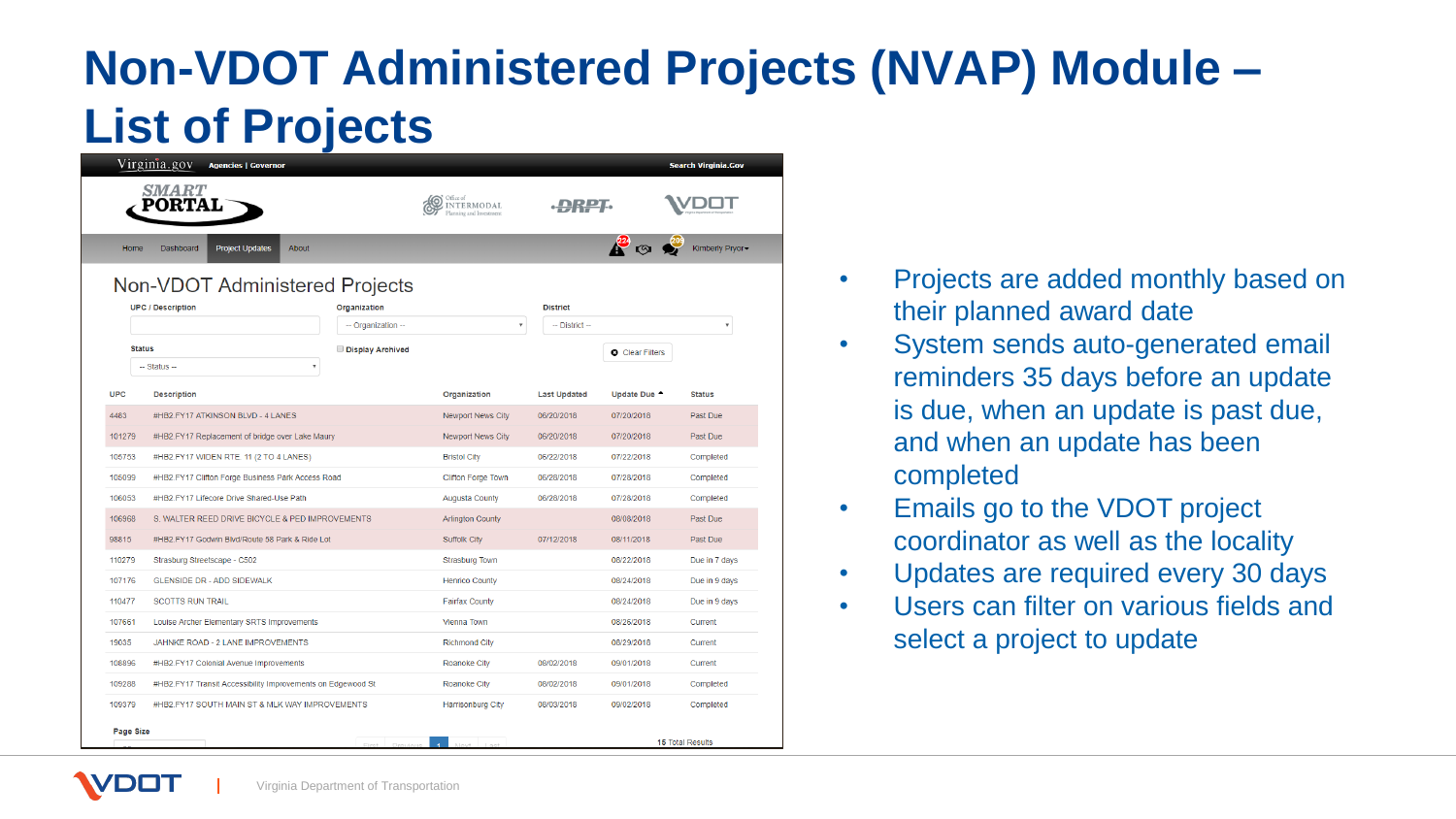### **Non-VDOT Administered Projects (NVAP) Module – Project Info**

Select a project from  $\blacksquare$ the list and click on edit to update

14 data fields are pre-populated

4 data fields must entered to establish a complete record

3 data fields must be updated monthly

Comments are displayed on the **Dashboard** 

**VDO** 

|                                                                                      | Viewing Non VDOT Administered Project Update Form                                |                                                                           |                                                                                                        |
|--------------------------------------------------------------------------------------|----------------------------------------------------------------------------------|---------------------------------------------------------------------------|--------------------------------------------------------------------------------------------------------|
|                                                                                      |                                                                                  |                                                                           | <b>Project UPC: 105753</b>                                                                             |
| <b>Edit Project</b><br><b>Project Info Milestones</b>                                |                                                                                  |                                                                           | Last Updated: 06/22/2018 @ 10:55AM by Tabitha Crowder<br>Update Due: 07/22/2018 @ 5:00PM               |
| Project Info<br><b>UPC</b><br>105753                                                 | Organization<br><b>Bristol City</b>                                              | <b>District</b><br><b>Bristol</b>                                         | Residency<br><b>WYTHEVILLE</b>                                                                         |
| <b>Contract ID</b><br>105753                                                         | <b>Road System</b><br>Urban                                                      | Route<br>0011                                                             | Administered By<br>Locally                                                                             |
| #HB2.FY17 WIDEN RTE. 11 (2 TO 4 LANES)                                               | No                                                                               |                                                                           |                                                                                                        |
| <b>Type Of Work</b>                                                                  | <b>VDOT Project Coordinator</b>                                                  | <b>VDOT Contact Phone</b>                                                 | <b>VDOT Contact Email</b>                                                                              |
| Road Work & Paving<br><b>Construction Company</b><br>W-L Construction & Paving, Inc. | Tabitha H Crowder<br><b>Locality Project Manager</b><br><b>Wallace McCulloch</b> | (276) 696-3482<br><b>Locality Project Manager Phone</b><br>(276) 642-2316 | Tabitha.Crowder@vdot.virginia.gov<br>Locality Project Manager Email<br>wallace.mcculloch@bristolva.org |
| <b>Original Contract Completion Date</b><br>2019-05-25                               | <b>Current Contract Completion Date</b><br>2019-05-25                            | 2017-10-18                                                                | <b>Contract Acceptance Date</b>                                                                        |
| <b>Contract Award Amount</b><br>\$7,160,255                                          | <b>Current Contract Amount</b><br>\$7,221,299                                    | \$2,550,712                                                               | Cost of Work to Date                                                                                   |

Contact information can be edited even though it is pre-populated; keep this information updated since reminders are sent to the identified contacts

Documentation of a final contract acceptance date concludes all contract updates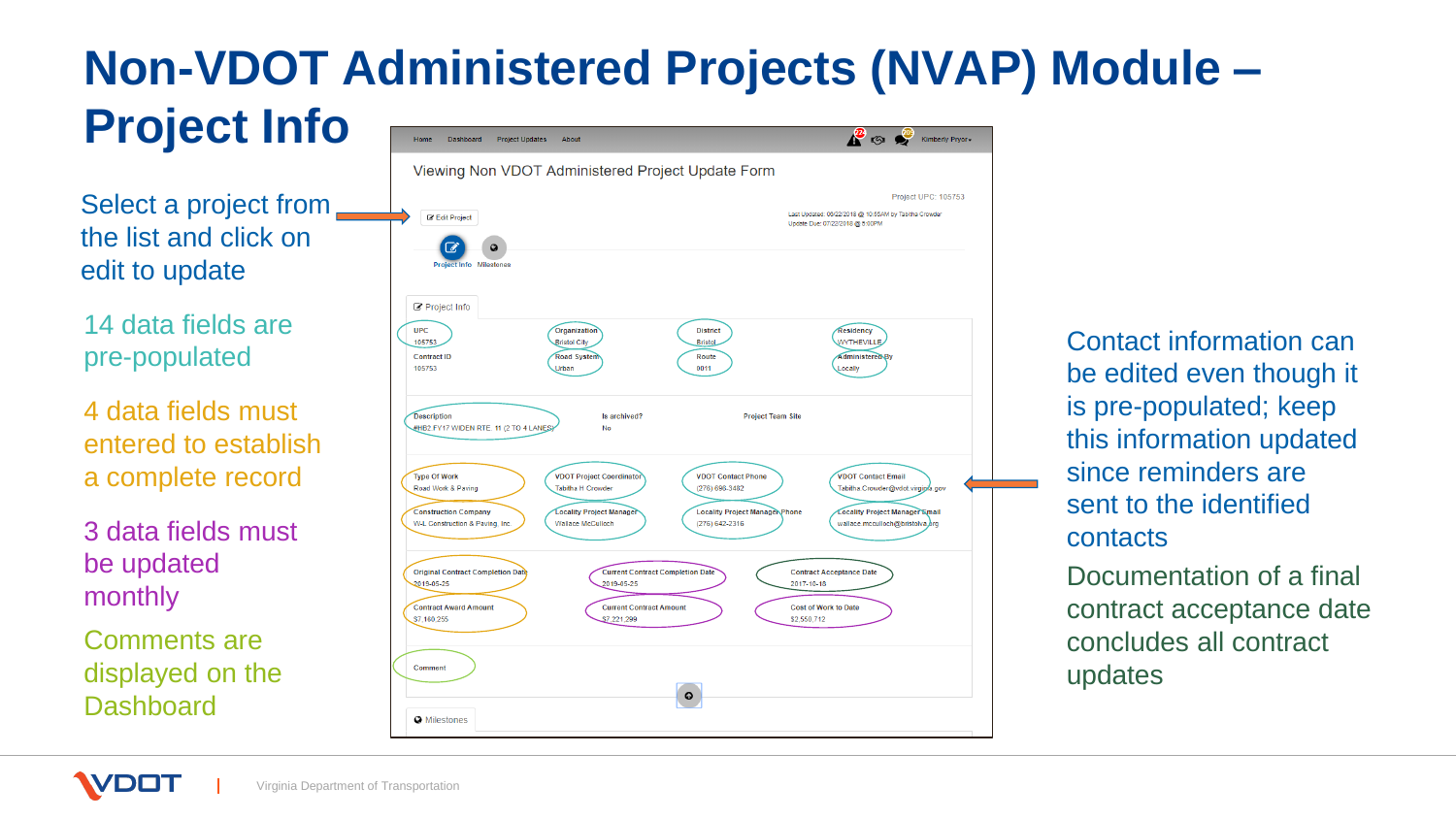### **Non-VDOT Administered Projects (NVAP) Module – Milestones**

Milestones communicate key accomplishments throughout the project

The milestone description and original completion dates cannot be changed once entered

**DO** 

| ← View Project                                 |                                                                 | Update Due: 08/22/2018 @ 5:00PM |                          |                         |  |
|------------------------------------------------|-----------------------------------------------------------------|---------------------------------|--------------------------|-------------------------|--|
| 0<br>☑<br><b>Project Info Milestones</b>       |                                                                 |                                 |                          |                         |  |
|                                                |                                                                 |                                 |                          | +Add Milestone          |  |
| Description $\boldsymbol{\Theta}$              | Original Completion Date O                                      |                                 | Actual Completion Date O |                         |  |
|                                                |                                                                 | ≝                               |                          | ≝                       |  |
| Description is required to submit              | Original Completion Date is required to submit                  |                                 |                          |                         |  |
| Created:08/15/2018 @ 11:23AM by Kimberly Pryor |                                                                 |                                 |                          | <b>Remove Milestone</b> |  |
|                                                | <b>图 Submit Update</b>                                          |                                 |                          |                         |  |
| G<br>Previous                                  |                                                                 |                                 |                          |                         |  |
|                                                |                                                                 |                                 |                          |                         |  |
|                                                | Submitting an update will result in an onscreen acknowledgement |                                 |                          |                         |  |
|                                                | that the update has been successfully submitted.                |                                 |                          |                         |  |